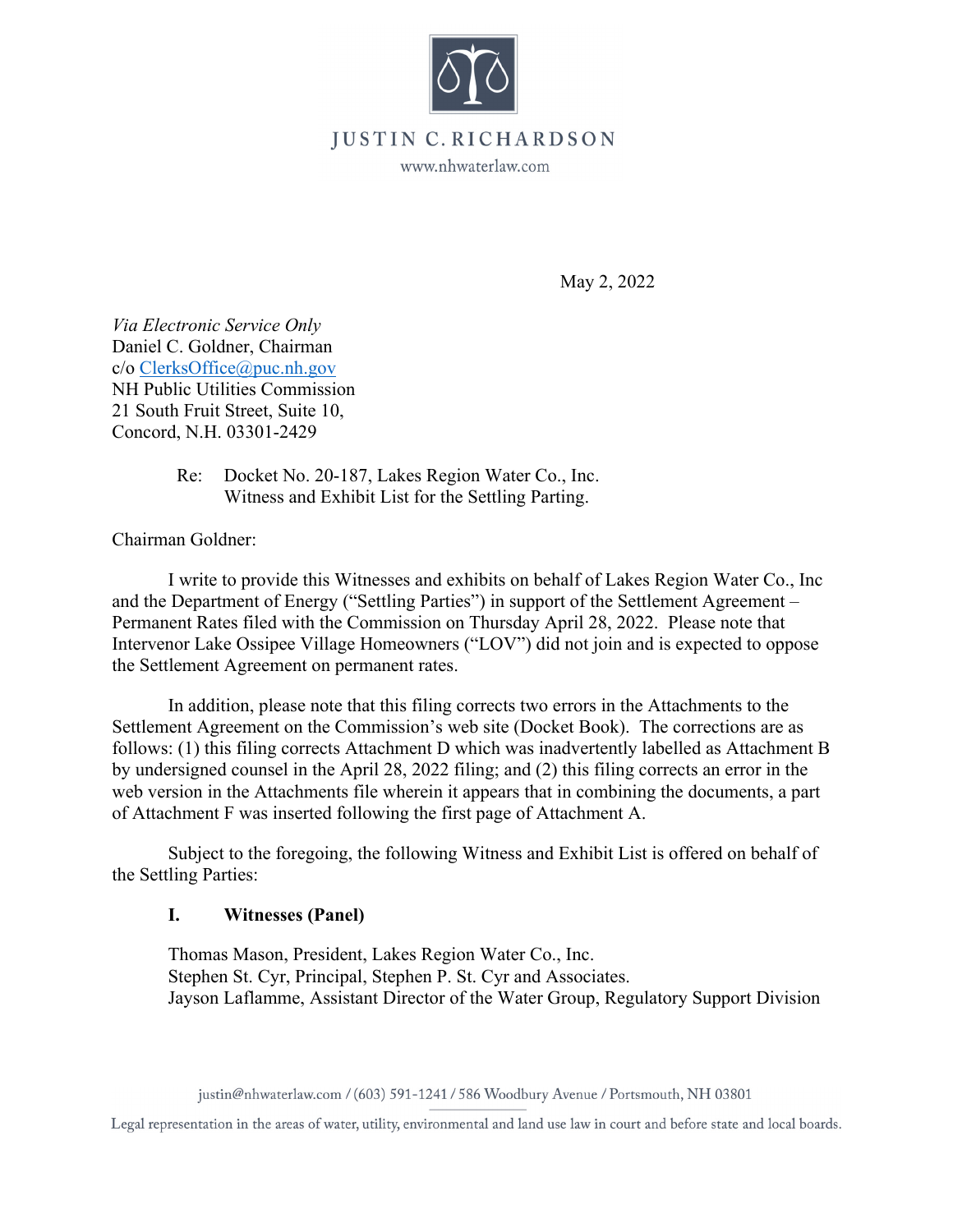## **II. Exhibits from Temporary Rate Hearing**.

The Settling Parties will offer the following Exhibits, previously admitted at the Commission's Temporary Rate Hearing held on September 8, 2021:

Ex1: Testimony of Thomas Mason.

Ex 2: Exhibits to Testimony of Thomas Mason.

Ex 6: Lakes Region's 2019 Annual Report to the Commission.

The above Exhibits 1, 2  $\&$  6 were previously admitted at the hearing and are available in the Commission's Docket Book at: www.puc.nh.gov/Regulatory/Docketbk/2020/20-187.html

## **III. New Exhibits for Permanent Rate Hearing.**

The Settling Parties will offer the following new exhibits for the hearing on permanent rates, previously filed with the Commission. Because these are new Exhibits to be offered at the hearing on permanent rates, copies of each of the following Exhibits are being sent to all persons on the Commission's service list:

Ex 7: Direct Testimony for Permanent Rates of Stephen P. St. Cyr.

Ex 8: Attachments to Direct Testimony for Permanent Rates of Stephen P. St. Cyr.

Ex 9: Settlement Agreement – Permanent Rates with Attachments A to E:

- Bates 019 to 038 *Attachment A Permanent Rate Schedules.*
- Bates 039 to 051 *Attachment B Step Adjustment Schedules*.
- Bates 052 to 056 *Attachment C Computation of Customer Rates*.
- Bates 057 to 062 *Attachment D Investigation to Determine a Method for Setting a Generic Return on Equity for Small Water Utilities Commission Staff Report on Technical Session in Docket No. IR 19 – 005*.
- Bates 063 to 155 *Attachment E Final Audit Report dated July 30, 2021*.
- Ex 10: Bates 156 to 715 *Attachment F to Settlement Agreement Permanent Rates (Lakes Region Discovery Responses)*. This document is marked as a separate exhibit due to file size (21 MB).